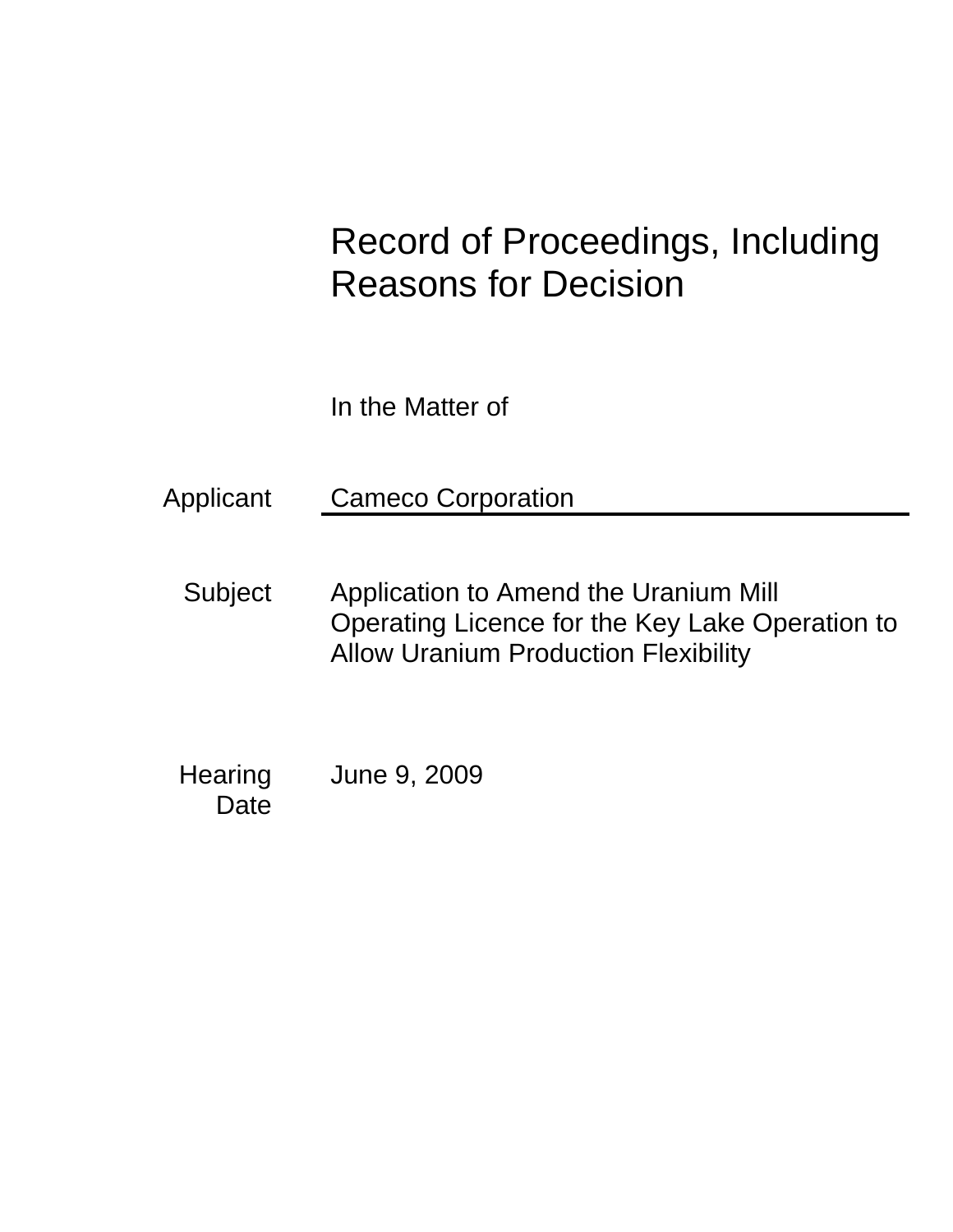## **RECORD OF PROCEEDINGS**

| Applicant:                                              | Cameco Corporation                                                                                                            |
|---------------------------------------------------------|-------------------------------------------------------------------------------------------------------------------------------|
| Address/Location:<br>Saskatoon, Saskatchewan<br>S7M 1J3 | $2121 - 11$ <sup>th</sup> Street West                                                                                         |
| Purpose:                                                | Application to amend the Uranium Mill Operating Licence for the<br>Key Lake Operation to allow uranium production flexibility |
| Application received:                                   | March 23, 2009                                                                                                                |
| Date of hearing:                                        | June 9, 2009                                                                                                                  |
| Location:                                               | Canadian Nuclear Safety Commission (CNSC) 280 Slater St.,<br>Ottawa, Ontario                                                  |
| Members present:                                        | M. Binder, Chair                                                                                                              |
| Secretary:<br><b>Recording Secretary:</b>               | K. McGee<br>M. Young                                                                                                          |

 **Licence:** Amended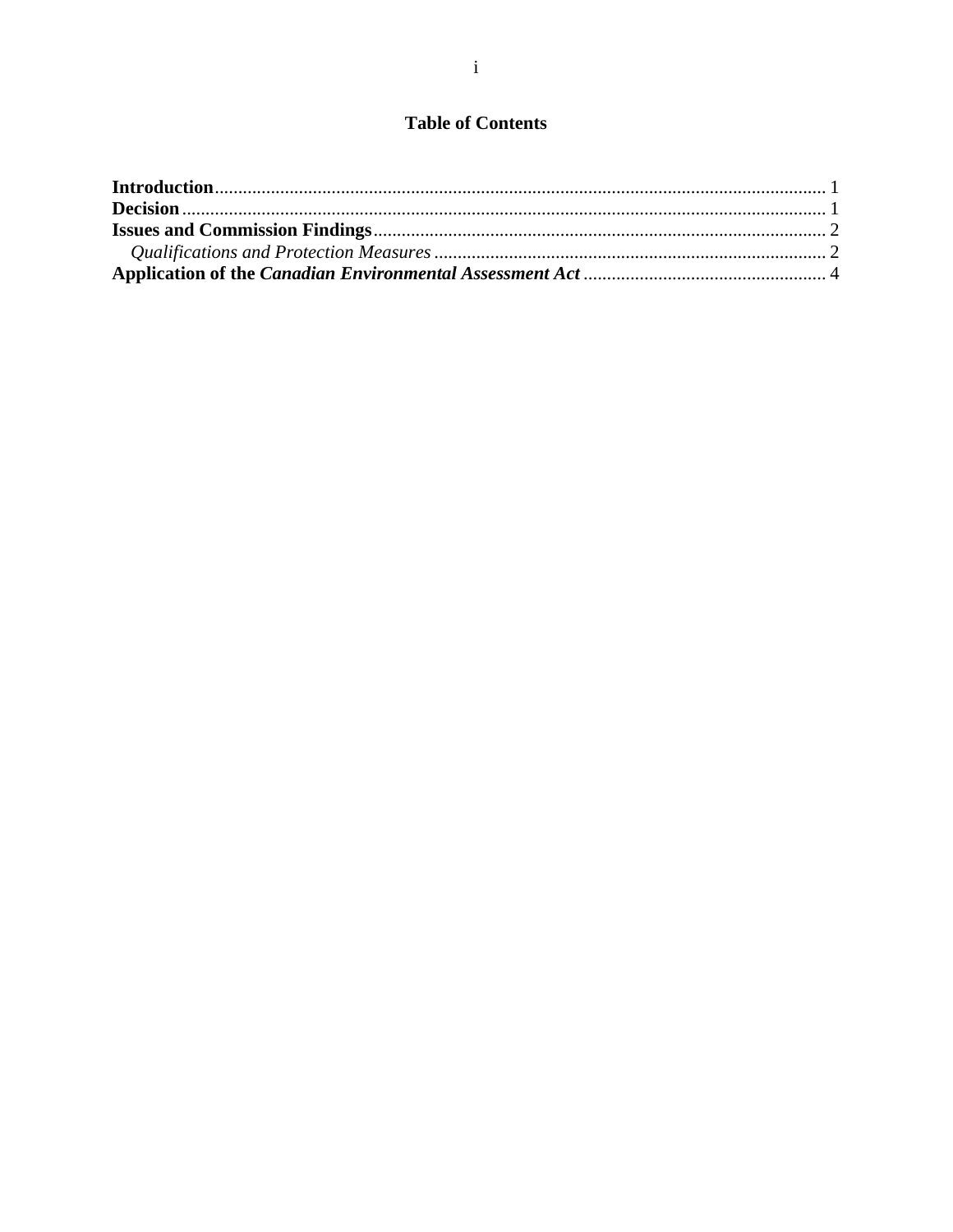### **Introduction**

- <span id="page-3-0"></span>1. Cameco Corporation (Cameco) has applied to the Canadian Nuclear Safety  $Commission<sup>1</sup>$  $Commission<sup>1</sup>$  $Commission<sup>1</sup>$  (CNSC) for an amendment to the Uranium Mill Operating Licence for its Key Lake Operation uranium mill located in northern Saskatchewan, approximately 570 kilometres north of Saskatoon, Saskatchewan. The current licence, UMLOL-MILL-KEY.00/2013, expires on October 31, 2013.
- 2. Cameco is seeking to amend its licence to provide a level of production flexibility. Cameco is requesting that the maximum annual uranium production limit of 7.2 million kilograms be changed to a maximum average annual production limit. This change would not result in an increase to the maximum production limit over the licence period. The proposed change is expected to reduce the overall risks associated with the environmental protection, health and safety of the Key Lake Operation.

### Issue

- 3. In considering the application, the Commission was required to decide, pursuant to subsection [2](#page-3-2)4(4) of the *Nuclear Safety and Control Act*<sup>2</sup> (NSCA):
	- a) if Cameco is qualified to carry on the activity that the amended licences would authorize; and
	- b) if in carrying on that activity, Cameco would make adequate provision for the protection of the environment, the health and safety of persons and the maintenance of national security and measures required to implement international obligations to which Canada has agreed.

## **Hearing**

4. The Commission, in making its decision, considered information presented for a hearing held on June 9, 2009 in Ottawa, Ontario. During the hearing, the Commission considered written submissions from CNSC staff (CMD 09-H111) and Cameco (CMD 09-H111.1).

## **Decision**

5. Based on its consideration of the matter, as described in more detail in the following sections of this *Record of Proceedings*, the Commission concludes that Cameco has met the conditions of subsection 24(4) of the NSCA. Therefore,

 $\overline{a}$ 

<span id="page-3-1"></span><sup>&</sup>lt;sup>1</sup> The *Canadian Nuclear Safety Commission* is referred to as the "CNSC" when referring to the organization and its staff in general, and as the "Commission" when referring to the tribunal component.

<span id="page-3-2"></span> $2^2$  S.C. 1997, c. 9.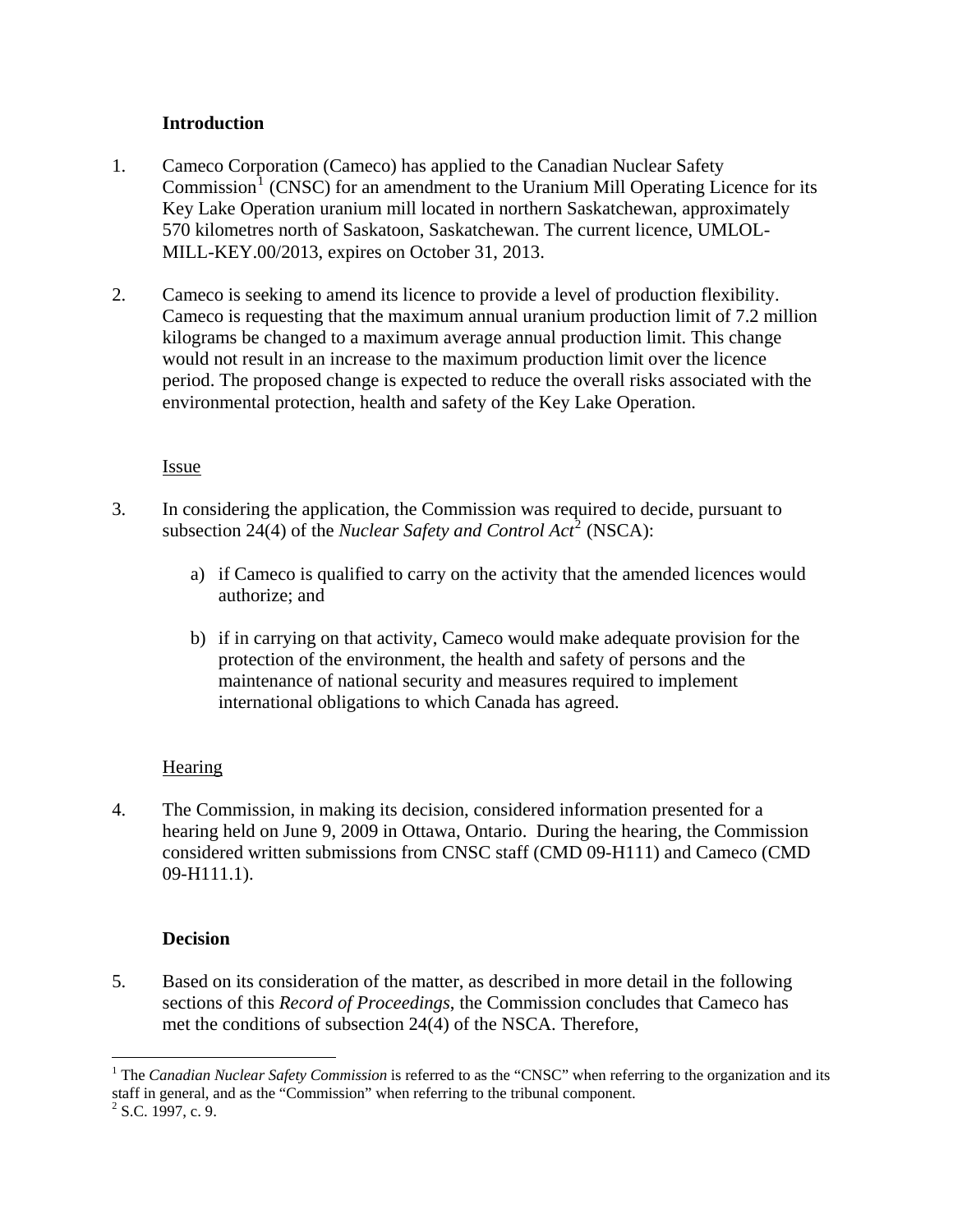<span id="page-4-0"></span>the Commission, pursuant to section 24 of the *Nuclear Safety and Control Act*, amends the Uranium Mill Operating Licence UMLOL-MILL-KEY.00/2013 issued to Cameco Corporation for its Key Lake Operation located in northern Saskatchewan. The amended licence, UMLOL-MILL-KEY.01/2013, remains valid until October 31, 2013.

6. The Commission includes in the licence the conditions as recommended by CNSC staff in CMD 09-H111.

#### **Issues and Commission Findings**

#### *Qualifications and Protection Measures*

- 7. Cameco's production flexibility proposal is based on the following considerations:
	- a) the *average annual production* must not exceed 7.2 million kilograms of uranium. The *average annual production* will be calculated as the sum of each year's uranium production since the beginning of 2003 divided by the number of years;
	- b) in any calendar year beginning in 2009, the *allowable annual production* shall be the sum of 7.2 million kilograms of uranium plus the *cumulative production deficiency* minus the *cumulative production recovery*, to a *maximum allowable annual production* amount of 7.85 million kilograms of uranium, where:
		- i) the *cumulative production deficiency* is calculated as the sum of all annual production shortfall amounts below 7.2 million kilograms of uranium for all years since and including 2003; and
		- ii) the *cumulative production recovery* is the sum of all annual production increase amounts greater than 7.2 million kilograms of uranium for all years since and including 2003.
- 8. Cameco noted that the maximum allowable annual production amount of 7.85 million kilograms of uranium was determined using the current steady state production capacity at the Key Lake Operation, assuming eleven months of production and one month of maintenance shutdown.
- 9. CNSC staff stated that it assessed Cameco's proposal and determined that the implementation of the proposal would not increase the net production of the Key Lake Operation, and as such, would not have any additional impacts to the environment or to the health and safety of workers or the public from that which was previously assessed. CNSC staff stated that Cameco's proposal is low-risk and effectively administrative in nature.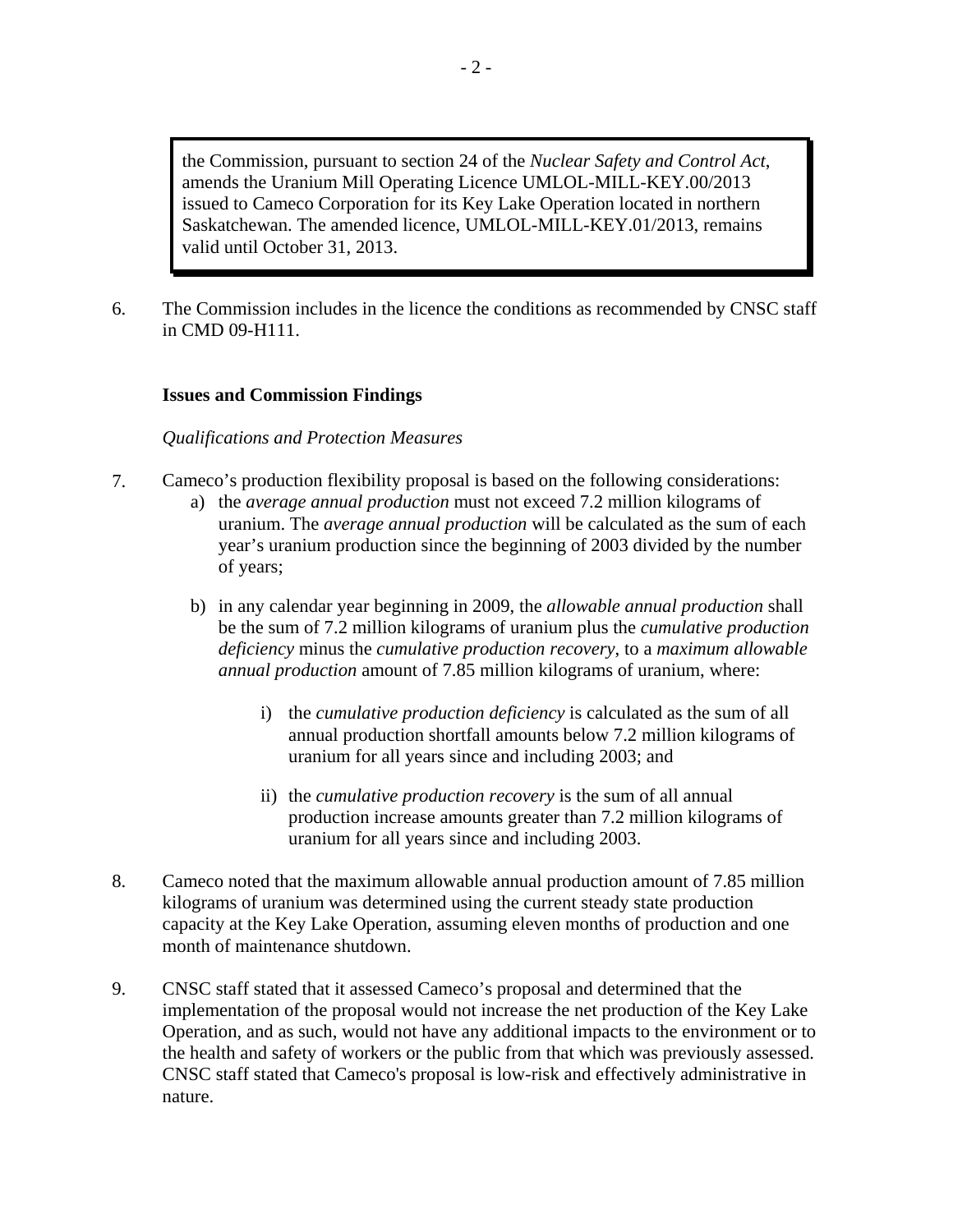- 10. CNSC staff further stated that it assessed the potential impact on Selenium releases to the environment. CNSC staff stated that any potential increase in loadings would be small and would not represent a significant additional environmental risk. CNSC staff further noted that when averaged over a number of years, an approximate zero net increase in loadings is the overall result.
- 11. Cameco stated that its proposal would manage operational and maintenance issues related to mid-winter shutdowns. Cameco explained that if the Key Lake Operation reaches the uranium production limit of 7.2 million kilograms prior to the calendar year end (December 31), Cameco must then cease production, and any such stoppage and re-start of a mill during a time of extreme weather conditions creates an increased risk to the health and safety of workers and to the environment. Cameco stated that its proposal would allow for the flexibility to plan mill shutdowns, re-starts and maintenance work during periods of favourable weather conditions, which would reduce the risk to the environment and to the health and safety of workers.
- 12. CNSC staff concurred that the proposal would allow Cameco to plan more favourable shutdown and maintenance schedules without creating an increased risk for a production loss, while at the same time mitigating a decrease in potential impacts to the environment and to the health and safety of their workers and the public. CNSC staff stated that the concept of production flexibility provides a positive change.
- 13. Cameco further stated that the proposal would also allow Cameco to recoup production shortfalls, including those accumulated since 2003. Cameco explained that 2003 was chosen because the Key Lake Operation reached its production limit of 7.2 million kilograms of uranium for the first time in 2002, and in 2003, a groundwater inflow at the McArthur River mine caused a significant annual production deficiency at the Key Lake Operation. Cameco stated that the proposed amendment would only provide for increased levels of production flexibility to offset deficiencies from previous years and is not a sustained increase in production rate. Cameco stated that no significant changes to the cumulative environmental loadings or impacts assessed in the 1995 Environmental Impact Statement for the Key Lake Operation are anticipated.
- 14. CNSC staff agreed that Cameco's proposed amendment retroactive to 2003 would only provide for increased levels of production flexibility to offset deficiencies from previous years, and is not a sustained increase in production rate. CNSC staff further agreed that no significant changes to the cumulative environmental loadings or impacts assessed in the 1995 Environmental Impact Statement are anticipated. CNSC staff noted that potential impacts may be reduced through the optimization of operational controls, improved production planning, improved maintenance scheduling and by the reduction of difficult mill shutdowns and start-ups.
- 15. CNSC staff stated that Cameco currently has adequate programs, procedures, codes of practice, site monitoring and processes in place to effectively control any potential risks, and no additional controls or mitigation measures are anticipated to be required as a result of the proposal.